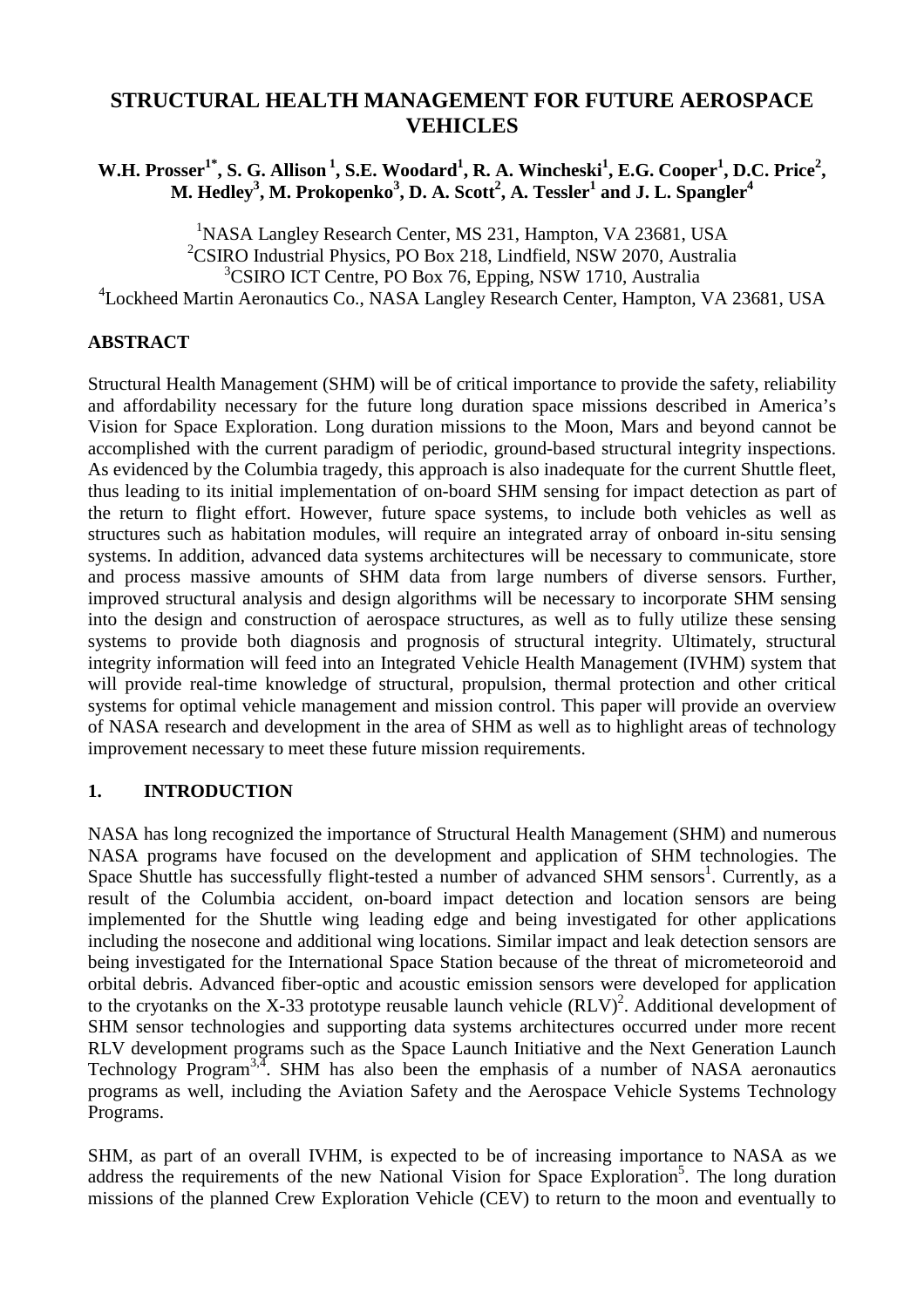Mars will require unprecedented structural integrity and reliability. Likewise, the infrastructure of extraterrestrial habitats and other structures such as propellant processing and storage facilities will require continuous structural sensing and management. The following will provide an overview of NASA research and development in the area of SHM as well as highlight areas of technology improvement necessary to meet these future mission requirements.

## **2. SHM SENSING TECHNOLOGIES**

On-board, real-time sensing systems are a critical component of an SHM system. Such sensing systems will minimize the need for periodic Nondestructive Evaluation (NDE) inspections, or at least focus these inspections to specific vehicle areas where damage was indicated. SHM sensors must be able to withstand harsh aerospace operating environments, while having minimal size, weight, and power requirements. A number of candidate SHM sensor technologies are discussed in this paper. These include both active and passive ultrasonic methods, fiber-optic sensors, carbon nanotube sensors, and wireless sensors.

## **2.1 Active and Passive Acoustic Sensing**

Ultrasonic sensing, applied in both active and passive modes, is a sensor technology area receiving considerable attention. Analysis of actively transmitted ultrasonic signals is a conventional NDE methodology that has long been used to detect and assess damage. However, such approaches use sensors that are scanned over the structure to provide a point-by-point representation of material properties and/or damage locations. Such scanning probe approaches are not currently feasible for continuous, on-board monitoring. Therefore, the use of arrays of permanently attached or embedded ultrasonic transducers, which act dually as transmitters and receivers, is being researched. Ultrasonic signals generated by one transducer are detected by neighboring transducers within an array. Damage along paths between the transducers can be detected, and with more complex analysis methods, material along secondary propagation paths that include reflections from structural boundaries can also be evaluated. The development of the Stanford Multi-Actuator Receiver Transduction (SMART) layer is an excellent example of recent efforts in this area<sup>6</sup>. Ongoing areas of research in active ultrasonic sensing technology for structural health monitoring include 1) the further improvement and characterization of miniaturized, rugged, embeddable sensors, 2) analysis methodologies for optimized sensor placement to enable characterization of damage throughout the entire structure rather than just along direct propagation paths, and 3) modeling of ultrasonic guided wave propagation that occurs when such sensors are attached or embedded on thin-walled aerospace structures<sup>7</sup>.

Passive ultrasonic monitoring, also known as acoustic emission (AE), also utilizes an array of ultrasonic sensors. The sensor array is used to passively monitor acoustic signals that are generated by damage mechanisms such as crack growth and impact damage. The signals propagate through the structure and are detected by the sensor array. Analysis of the arrival times of the signals at different sensor locations along with knowledge of the velocity of sound propagation can be used to triangulate the location of the damage mechanism. In some cases, detailed analysis of the acoustic emission signals can also provide information about the nature and severity of the damage.

AE methods are being investigated for on-board impact detection for the Space Shuttle as a result of the Columbia Shuttle tragedy. This accident was a result of damage to the Shuttle wing leading edge caused by impact of foam insulation that broke off of the external tank during ascent. AE signals were recorded during foam impact tests on Shuttle wing leading edge test articles during the Columbia accident investigation. A diagram of one such test article illustrating leading edge reinforced carbon-carbon (RCC) panels 5-10 is shown in Figure 1. An array of 8 AE sensors was located on the inner surface of the leading edge spar of this test article as shown in this figure. In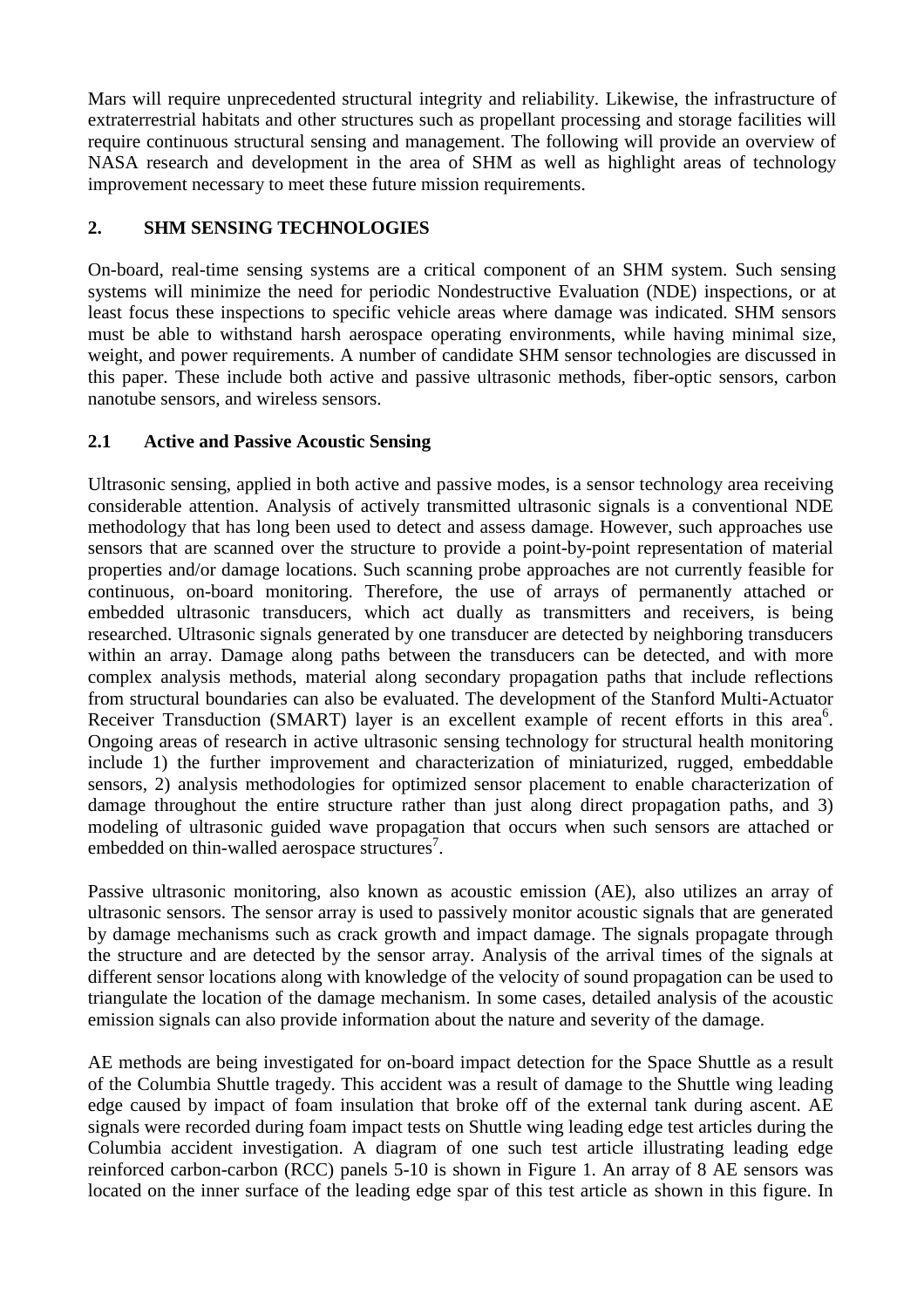one such test, a foam projectile with dimensions of 5.63 X 11.5 X 22.56 inches was impacted onto panel 8 at a velocity of 777 ft/sec. These dimensions and velocity are believed to be representative of the foam piece that struck Columbia during ascent. The resultant AE signals created by this impact are shown in Figure 2. As to be expected, the sensor nearest the impact point (sensor 5) produced the largest amplitude and earliest arriving AE signal. Sensors more distant from the impact showed increasingly smaller amplitudes and later arrival times. This foam impact event produced catastrophic damage in the RCC material. Additional testing is being performed to investigate the AE response to smaller and less damaging foam impacts. In addition, AE signals are being acquired for a variety of other potential launch ascent debris materials such as ice, ablator, and metal, as well as during simulated micrometeoroid impact events that can occur during orbit. In addition to the RCC leading edge, the potential for AE detection of impacts to wing sections covered by insulating ceramic tiles is also being studied. Results to date suggest that AE can readily be used for on-board impact detection on the Space Shuttle.



Figure 1. Schematic of Shuttle wing leading edge test article showing RCC panels, location of impact and position of AE sensors.

There are still a number of improvements required to make AE a more viable technology for SHM of aerospace vehicles. It is desirable to have sensors having lighter weight, increased sensitivity, and increased ruggedness over those currently available. Additionally, reductions in size, weight, and power requirements of the associated AE monitoring instrumentation are also needed. Advances in AE analysis methodologies are required to more accurately locate and identify damage, while intelligently discriminating extraneous noise from signals indicating actual damage. Ongoing efforts in this field include the development of AE multiplexing instrumentation that can miniaturize AE flight systems, the development of fiber-optic AE sensors<sup>8</sup> and the development of Modal AE based analysis methods<sup>9</sup>. Another significant development is that of modeling approaches to better understand and predict AE propagation phenomena<sup>10</sup>. Such models are of benefit for a number of reasons to including the characterization of AE transducers, optimization of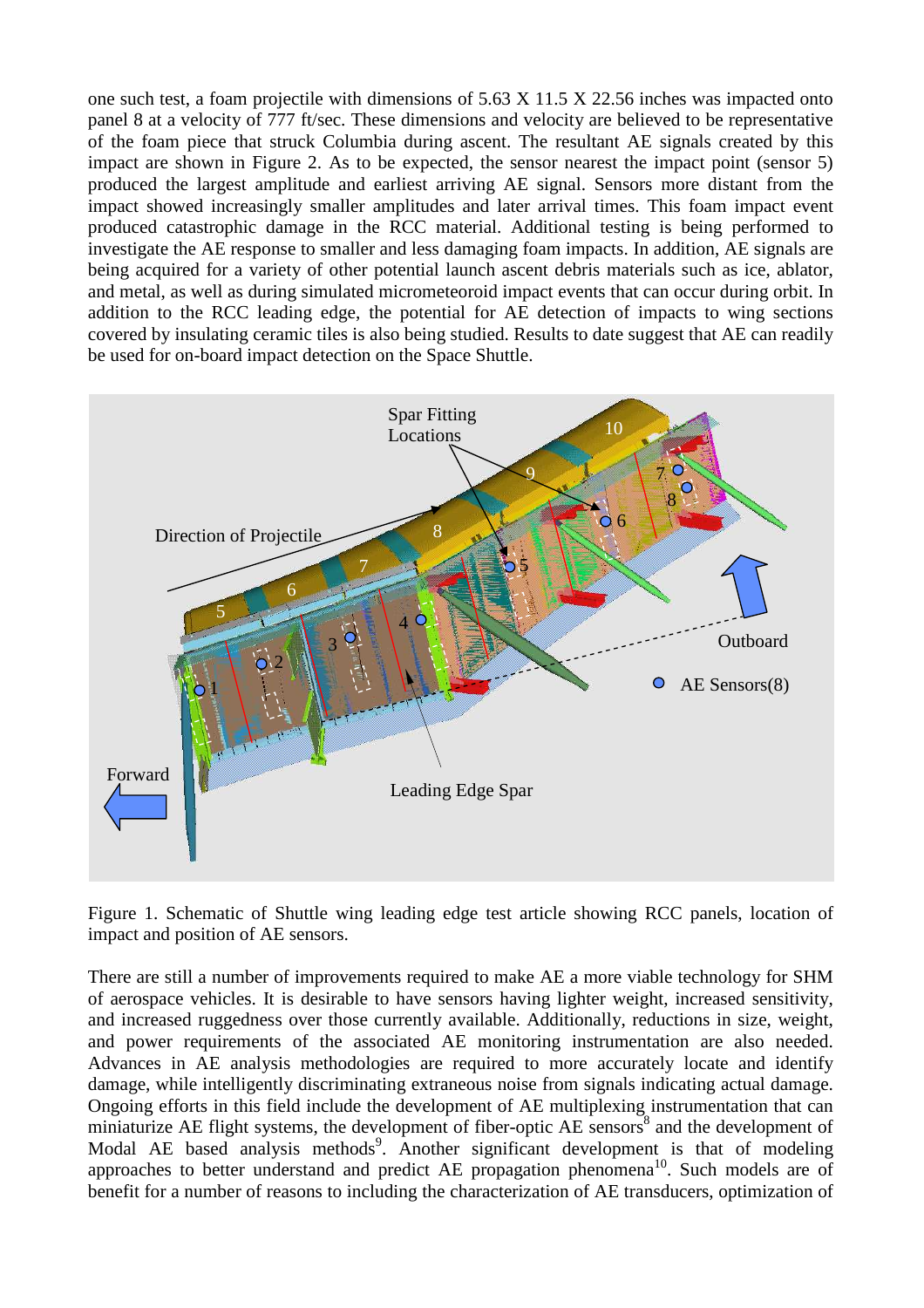sensor placement on a structure, scaling of AE results from laboratory test coupons to full scale structures, and the development of new and automated AE data analysis methods.



Figure 2. AE signals from foam impact on Shuttle RCC wing leading edge.

#### **2.2 Fiber-Optic Sensors**

Considering the large area of aerospace vehicle structural elements, extremely large numbers of sensors will be required for on-board structural integrity assessment. Fiber optic sensors have been identified as a leading candidate technology for meeting this requirement with minimal weight penalty. Numerous sensor sites can be multiplexed along a single optical fiber, mitigating the complexity and weight inherent with the wiring required for a large number of single-ended sensors. Fiber optic sensors also provide other advantages such as the ability to measure many different structural parameters of interest, immunity to electromagnetic interference (EMI), and the ability to operate over a very large range of temperatures and environments.

Fiber optic sensors can be separated into two classes for discrete strain and temperature measurement: cavity-based designs and grating-based designs<sup>11</sup>. Cavity-based designs utilize an interferometric cavity in the fiber to create the sensor. Examples include the extrinsic Fabry-Perot interferometer (EFPI), the intrinsic or fiber Fabry-Perot interferometer (IFPI or FFPI), and all other etalon-type devices. Although such sensor designs have been utilized in a wide variety of applications such as in high temperature and EMI environments, they do not allow for multiplexing capability in a single fiber, and thus, may be limited for applications requiring a large number of sensors.

Grating-based designs utilize a photo- or heat-induced periodicity in the fiber core refractive index to create a sensor whose reflected or transmitted wavelength is a function of this periodicity. Grating-based sensors (e.g., Bragg gratings) can be easily multiplexed by using gratings of different wavelength as in the case of wavelength division multiplexing (WDM). Factors limiting the number of sensors in a single fiber include the limited bandwidth of the source as well as that supported by the fiber, and the range over which the physical parameter of interest is being measured.

Another grating-based system developed at NASA Langley<sup>12-16</sup> has the ability to multiplex hundreds or thousands of Bragg gratings in a single fiber. The system is based on the principle of optical frequency domain reflectometry (OFDR) and essentially eliminates the bandwidth limitations imposed by the WDM technique because all of the gratings are of nominally the same wavelength. Writing gratings at the same wavelength greatly simplifies manufacturing of the sensing fiber. Typical Bragg grating readout systems require gratings with much higher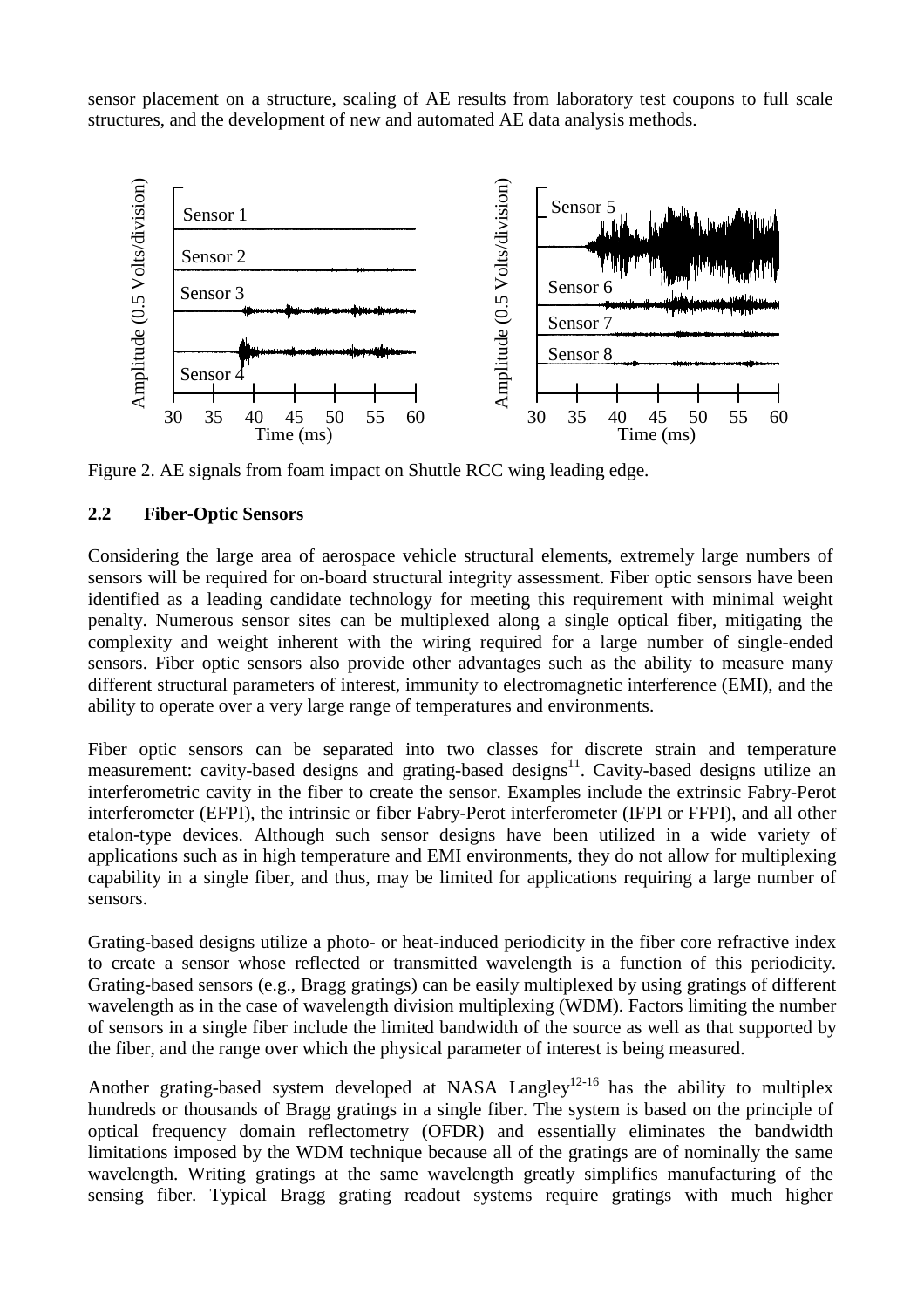reflectivities. However, the OFDR employs a coherent detection scheme and is capable of interrogating very low reflectivity gratings. This allows the recording and analysis of strain or temperature from a large number of gratings in a single fiber. In fact, the OFDR is sensitive enough to measure strains by using Rayleigh scattering from the fiber  $\text{core}^{17}$  in lieu of a Bragg grating. By tracking wavelength changes in individual gratings, one is able to measure mechanically or thermally induced strains in the grating. In addition, by applying a coating to the fiber that is strained in the presence of a chemical of interest, it is possible to use this Bragg grating measurement system to provide high density chemical sensing. NASA Langley has demonstrated this approach for the sensing of hydrogen using palladium coatings. A sensing system of this type was flight tested on the Space Shuttle<sup>1,  $\bar{18}$ </sup>.

One concern of optical fiber sensors has been that of fragility. However, recent testing has demonstrated the survivability of fiber Bragg grating sensors under cryogenic exposure through numerous liquid helium cryogenic cycles on composite cryotank y-joint test articles<sup>4</sup>. The y-joint represents a critical region of composite cryotanks being developed by Northrop Grumman Corporation (NGC) for the Next Generation Launch Technology (NGLT) Program. The specimens consisted of outer skirt and inner dome graphite epoxy composite skin layers bonded to a honeycomb substrate in a sandwich configuration as shown in Figure 3a). They were instrumented with both Bragg gratings and conventional foil strain gages and measurements were taken during loading under cryogenic conditions at  $-420$  degrees F. Three optical sensing fibers were bonded on both the dome and the skirt along with conventional strain gages. Each fiber contained approximately 15 Bragg gratings 10 cm apart. Fiber optic strain measurements were performed throughout the 10 test sequences for a total of 400 load cycles simulating NGLT cryogenic fuel tank environments. Each test sequence consisted of cooling the sample from room temperature to – 420 degrees F, cycling the dome plate load 40 times from zero to 100% limit load of 18,360 pounds, then warming back to room temperature. The graph in Figure 3b) shows the close agreement of a fiber optic strain measurement to that of a conventional strain gage measurement obtained during these tests. Fiber optic thermal compensation data was obtained through apparent strain testing in which the test article was cooled to liquid helium temperature prior to applying load. There was little degradation in the performance of the fiber-optic sensors, indicating that they are reliable and suitable for cryogenic applications, even for inner mold line applications. Northrop Grumman reported that the fiber optic Bragg grating strain sensors offer an alternative method to conventional strain sensors, which often fail near cryogenic temperatures.



Figure 3. a) Composite y-joint test specimen with optical fiber and conventional strain gages and b) Comparison of fiber optic Bragg sensor and adjacent conventional strain gage response

#### **2.3 Wireless Sensors**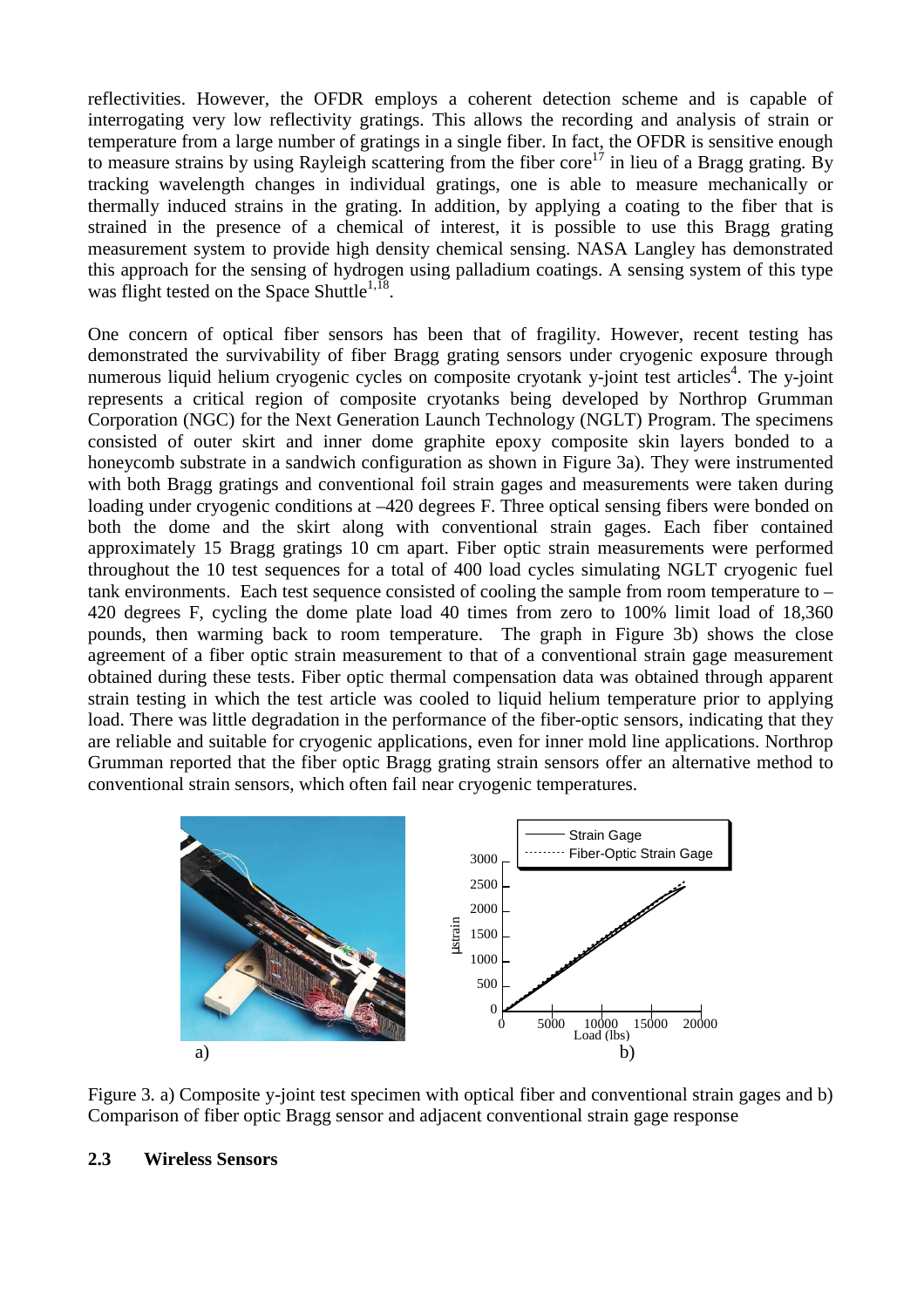One critical issue in adding SHM sensors to aerospace vehicles, particularly for retrofitting to existing vehicles, is that of wiring. Wiring adds weight and complexity to the vehicle. Additionally, wire degradation due to wear, excessive heating, and chemical exposure can lead to loss of sensor data, or worse, cause damage from arcing or fire. Wire degradation has resulted in major aircraft accidents as well as delays in launches of space vehicles. A novel wireless measurement system is under development that alleviates many of these shortcomings $19-21$ .

Key to this method is the use of magnetic field response sensors designed as passive inductorcapacitor circuits. The sensors produce magnetic field responses that change according to the physical quantities that the sensors measure. Power is wirelessly provided to the sensing element by using time varying magnetic fields (Faraday induction). A radio frequency antenna produces a timevarying magnetic field used for powering the sensor as well as receiving the magnetic field response of the sensor. An interrogation system for discerning changes in the sensor response frequency, resistance and amplitude has been developed. Multiple sensors can be interrogated using this method. The method eliminates the need to have a data acquisition channel dedicated to each sensor and does not require the sensors to be near the acquisition hardware.

Methods of developing sensors exploit geometric or environmental changes to the sensor. For example, capacitor geometric changes or dielectric changes (e.g., due to the presence of chemical species or due to a material phase transition), inductor geometric or inductor permeability changes of a sensor will result in magnetic field response frequency change. The method has the potential for acquiring many different types of measurements. The interrogation system under development allows for acquiring measurements from any magnetic field response sensor developed to exploit the aforementioned phenomena. The system also allows for autonomous sensor interrogation, analysis of the received response in terms of the value of the physical state and comparison of current measurements with prior measurements to produce dynamic measurements. The interrogation system has two key facets: the hardware for producing a varying magnetic field at a prescribed frequency, and algorithms for controlling the magnetic field produced and analyzing sensor responses.

The sensors are not connected to a power source, a silicon-based processor or any data acquisition equipment. The inherent design of the sensor and the means of powering the sensors eliminate the potential for arcing. The measurement acquisition system and sensors are extremely lightweight. The system can greatly increase the number of measurements performed while alleviating the weight penalty. Measurement complexity and probability of failure are greatly reduced. Because the functionality of the sensors is based upon magnetic fields, they have potential use at cryogenic temperatures, at extremely hot temperatures, in harsh chemical environments and in high radiation environments. Furthermore, the method allows measurements that were previously unattainable or logistically difficult because there was no practical means of making electrical connections to a sensor. The system eliminates many "wire" issues such as weight, degradation, aging and wear. To date, sensors have been developed using this concept for measurement of position, dielectric level (e.g., fluid level or solid particle level), load (shear, axial, torsion), angular orientation, material phase transition, moisture, exposure to various chemicals, rotation/displacement measurements, bond separation, proximity sensing, contact, pressure, strain and crack detection.

The method has an interrogation distance of 9 ft using 1.0 W and 11 ft using 1.5 W of power when separate transmission and receiving antennae are used. The measurement acquisition method can be used even when the sensor is embedded in material as long as it transmits the radio frequency energy that interrogates the sensing element. An advantage of this method is that the sensor components can be non-obtrusively added to the vehicle for which it is being used. An antenna can be produced as a metallic foil or as metal deposited on a thin dielectric film. Either version of the antenna can be mounted to an existing bulkhead or other structural components. For some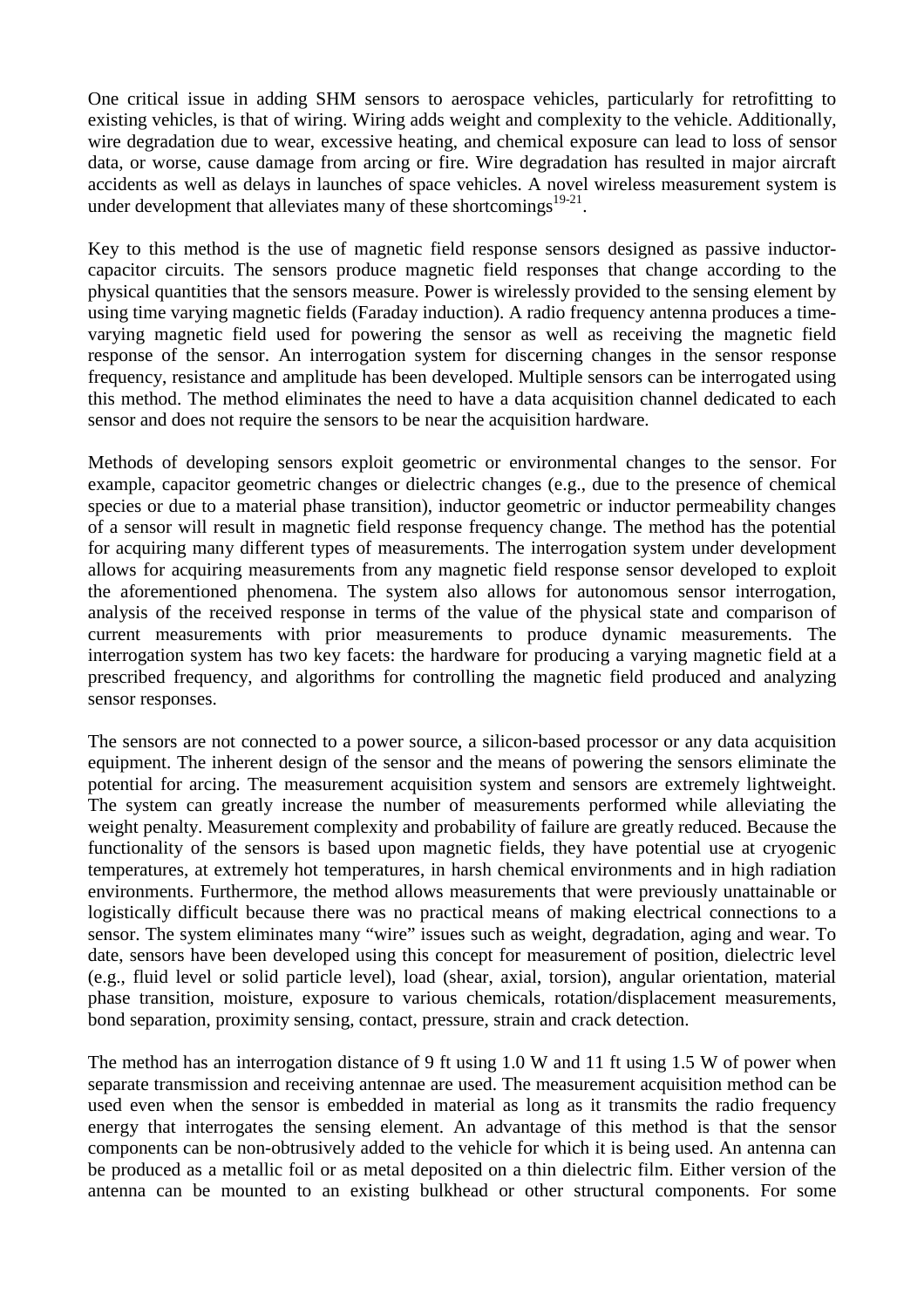applications, sensors can be fabricated using metal deposition methods. Metal deposition can be used to add sensors to a vehicle during manufacturing.

An example of a magnetic field response fluid-level sensor is shown in Figure 4a). The sensor consists of two capacitive plates electrically coupled to an inductor. The capacitor was placed in a cylindrical container while the inductor remained outside the container. The container was filled with hydraulic fluid. As the fluid filled the void between the plates, the dielectric exposure increased proportional to fluid immersion and thus changed the sensor's resonant frequency. Frequency measurements for two 23 cm fluid-level sensors of different widths are shown in Figure 4b). As the levels increased, the frequencies decreased. The fluid level was increased using 13 mm increments. A fluid-level of 23 cm resulted in a reduction in the resonance frequency over 1.1 MHz (for 3.2 mm plate width) and 0.8 MHz (for 1.6 mm plate width) from that of the empty container. The capacitive plates are necessary when viscous fluids are used because any residual film has a negligible effect on measurements. The amount of plate separation is designed to eliminate capillary effects.



Figure 4. a) Magnetic field response fluid-level sensor and b) Magnetic field response variation with fluid level as measured by interrogation antenna.

#### **2.4 Carbon Nanotube Sensors**

Carbon nanotubes present themselves as potentially useful candidates in the development of multifunctional structural materials with embedded SHM. The high strength to weight ratio of carbon nanotubes combined with quantum transport characteristics offer intriguing possibilities for next generation material systems. Carbon nanotubes have been predicted and measured to have a Young's modulus on the order of 1 TPa. They can also exhibit either semiconducting or metallic behavior based on the chirality of the tube and ballistically transport electrons while maintaining their spin state. Research at NASA Langley has focused on applications of such materials as structural strain and magnetic field sensors<sup>22-24</sup>. Using a nanotube placement and alignment technique based upon dielectrophoresis, sensor with small bundles of single wall carbon nanotubes as the active elements have been fabricated for such purposes $^{24}$ .

Tailoring of the nanotube configuration has yielded both strain and magnetic field sensitive material systems. In the first case, transfer of the circuit to a flexible substrate has been shown to enable strain measurement along the nanotube alignment direction. The long spin coherence length of carbon nanotubes is capitalized upon for the fabrication of magnetic field sensors. Coupling of the nanotubes to ferromagnetic contacts enables spin-polarized electrons to be injected into the nanotube. The scattering of such electrons at a second contact is proportional to the relative alignment of the magnetic moment directions, which can be tailored to provide measurement of the external field strength<sup>24</sup>. Figure 5 shows such an atomic force microscope image of a single wall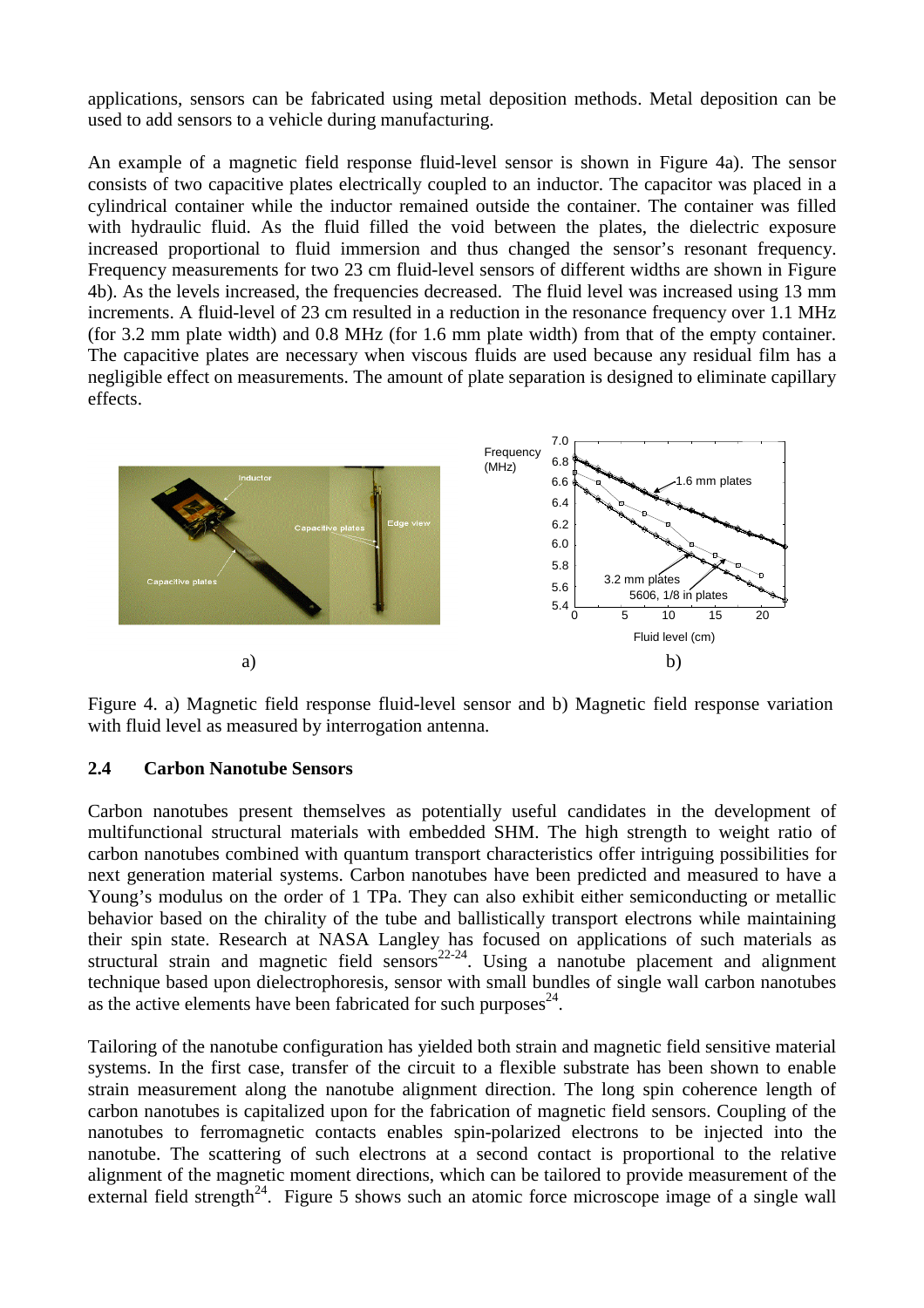carbon nanotube magnetic tunnel junction sensor. Experimental measurements on this sensor found a low current magnetoresistance of approximately  $20\%$   $35$ .



Figure 5. Scanning probe microscope image of carbon nanotube magnetic tunnel junction for magnetic field sensing.

## **3. SHM DATA SYSTEMS ARCHITECTURES**

Onboard architectures supporting envisioned structural health monitoring concepts will be tasked with a broad range of responsibilities – responsibilities that range from low-level acquisition of raw sensor data to the safety-critical characterization of structural integrity. From a data management perspective, the architecture will provide for the interrogation and demodulation of multiplexed sensors, networking of subsystems, and the fusion, distribution, and archival of pertinent data. From a functional perspective, the architecture's responsibilities may include identification of flight profile, warehousing of usage history, certification load levels, and repair and inspection records, as well as hosting the diagnostics and prognostics modules for damage and degradation assessment. Moreover, the architecture is expected to support SHM systems that safely, and cost-effectively, augment, or even replace, certain maintenance and inspection procedures.

NASA Langley has been working with industry and academia partners to address a variety of architectural topical areas critical to the successful deployment of SHM systems. Relevant to commercial aviation, a cost benefits analysis<sup>26</sup> showed that the implementation of a health monitoring system can significantly reduce life cycle cost for maintenance and inspection of certain structural components, and a regulatory analysis<sup> $27$ </sup> offered recommendations that could facilitate the introduction of health monitoring technology. Characteristics relative to architecture, such as scalability, flexibility, robustness, and extendibility, have been identified<sup>28,29</sup> in the context of sensors, processors, interconnection networks, storage, and software. Sensor interrogation and signal demodulation aspects are being investigated specific to the Langley developed OFDR fiber optic sensing system<sup>13</sup>. An architecture concept<sup>30</sup> specifically tailored to the OFDR is under development, and a series of simulated axial fuselage lap joints have been instrumented and tested for evaluating the architecture concept and for building a proof-of-concept diagnostic inference model that can infer the presence of growing fatigue cracks at affected and adjacent fasteners<sup>31</sup>. To exemplify the need for architectures to accommodate evolving technology, investigation is underway to replace portions of the digital signal processing function used for signal demodulation in the OFDR system with hardware that provides for direct optical AM demodulation.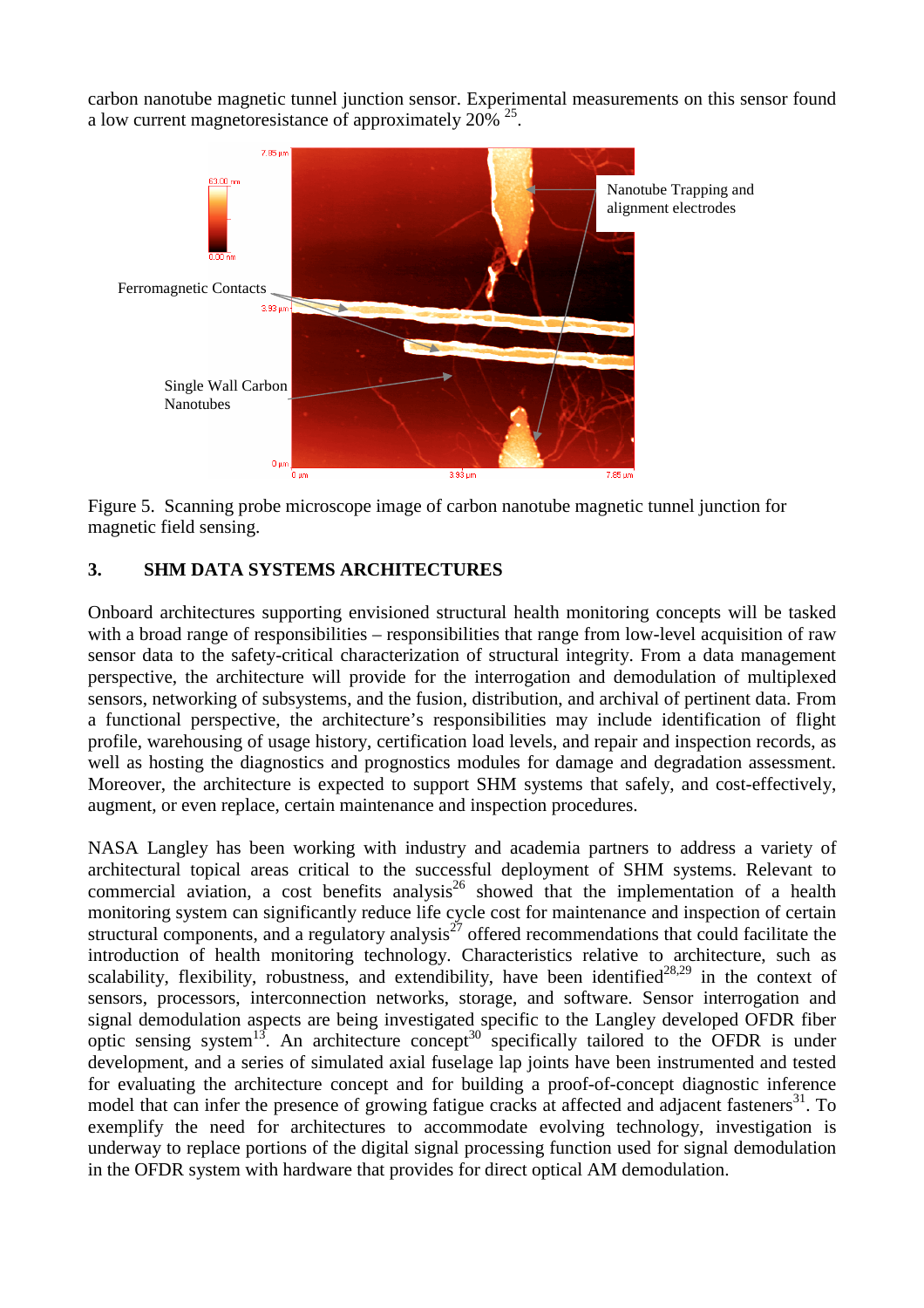Efforts to develop architectures for extremely large numbers of more generic types of sensors are also under way based on a complex multi-agent system<sup>32</sup>. Such systems consist of a large number of distributed "agents", each of which consists of a number of sensors, sufficient processing power for local data acquisition and analysis, and the ability to communicate with other agents. They may be fixed (embedded in the structure) or mobile, and may form static or dynamic ad hoc networks. These agents may have information and knowledge about their local environment, but generally not about larger regions of the structure: they can solve local problems but don't "see" the big picture. Figure 6 shows the general architecture of such a system. Each agent is assumed to control a small local group of sensors and/or active elements. System function is controlled by the communications between agents. The System Management block does not control the operation of the system; it simply provides a communication port by which system information can be made available to the outside world. Agents may be embedded or mobile, and the system of agents is likely to be heterogeneous.



Figure 6. Schematic diagram of the general architecture of a multi-agent structural health management system.

The interactions within such a system of agents can lead to highly non-linear emergent behavior, or self-organization, of the system. Biological analog systems, such as ant nests or bee swarms, show that this emergent behavior can produce responses to system perturbations that have all the hallmarks of intelligence greater than that of any of the constituent agents. The long-term objective is to develop a system such as this to produce emergent behavior as a result of a damaging event, which encompasses the required sequence of responses: damage detection and assessment; diagnosis of the nature of the damage; prognosis for damage development and effect on structural integrity; development and initiation of an appropriate response; and monitoring of its effectiveness.

An experimental test-bed has been developed to investigate and demonstrate the principles of the multi-agent approach to an intelligent health management system, and to conduct experiments with different algorithms, sensors, sensing strategies, materials, etc. In its initial development phase, the test-bed has been designed to monitor and respond to particle impacts as the only form of damage. The test-bed has been constructed as a hexagonal prism  $\sim 0.8$  m high and the maximum distance across the hexagonal cross-section is  $\sim$  0.8 m. Figure 7 is a schematic diagram of the test-bed structure. An aluminum frame is covered in  $\sim$  200 mm x 200 mm aluminum sheet panels, and each such panel contains four sensing agents (or physical cells) of the multi-agent system: the prism surface contains 192 such cells. Impacts are detected and located using passive piezoelectric polymer (PVDF) sensors, of which there are 4 per cell, in the form of circular pads 2.5 mm in diameter bonded to the inside surface of the aluminum panels. The four sensors of each cell form a square array with 60 mm sides, which allows both detection and location of particle impacts. While some experiments were carried out with fast particles produced by a light gas gun, most have used high-power laser pulses to simulate particle impacts. Each cell, or agent, also contains electronic modules for data acquisition from the sensors, processing of the sensor data, and communication with the cell's four nearest neighbors. The general architecture is a two-dimensional version of Fig. 6. Further details of the physical construction of the test-bed are published elsewhere  $\text{in}^{33}$ .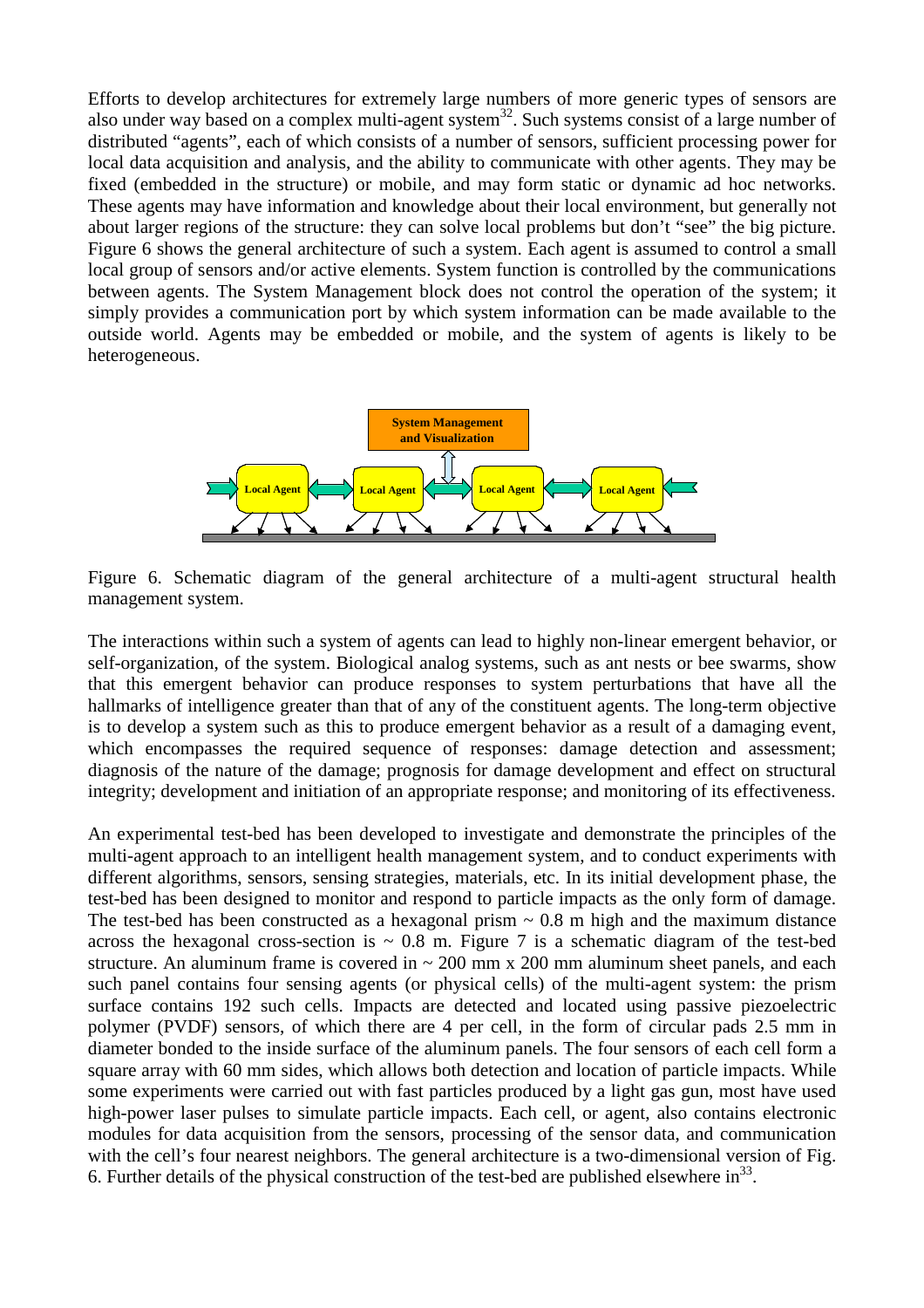

Figure 7. Schematic diagram of the experimental test-bed. The hexagonal prism of the main structure is on the left. An array of PCs is present to allow additional agents to be simulated to increase the system size. The System Management workstation is shown on the right.

A PC workstation is used to operate and monitor the test-bed, acting as the System Management and Visualization block of Figure 6. However, this workstation does not control the system when the agent software is running. It acts only as a display system, providing a visual indication of the state of the cells. The workstation may be used for the following: distribution of code, initialization of clock time, real-time display of network topology, dynamic display of current flow, real-time display of impact locations and severity, and display of cell damage.

A number of algorithms have been developed that demonstrate relatively simple capabilities based on self-organization. The first forms a boundary around a region of the skin that has been damaged by a particle impact<sup>34</sup>. While the actual damage produced by the laser pulse "impacts" is relatively minor and well localized, more extensive damage can be simulated by a controlled degradation of the communications ability of cells surrounding the impact site. The algorithm has been shown to work well for overlapping damage regions due to multiple impacts, and when the damage region also contains a cell that has failed; it enables damaged cells to be identified, and a continuous boundary to be formed around the damaged region. This algorithm illustrates the ability of the system to continue operating effectively in the presence of damage. It is important to recognize that there is no central processor controlling this process. The structures are determined as a result of communications between the cells: they have self-organized.

Another algorithm developed creates a "minimum spanning tree" network between a number of non-critical impact sites by simulating the behavior of ants<sup>35</sup>. In this case the ants are message packets that "explore" the network of cells, from a damaged cell, searching for impact sites. Having located another damaged cell, an ant returns to its "home" cell using dead reckoning, creating a shortest path. It communicates with other "ants" by leaving a simulated pheromone trail, so that more ants gradually converge on the shortest path between two damage sites. The resultant network of shortest paths could be used, for example, for diagnostic purposes, or to direct resources to the damage sites for repair purposes. A mobile robotic agent is currently being developed, and this may follow the pheromone trails to be guided to damage sites. Also under development are algorithms that cluster damage sites according to severity, and an approach to developing self-organizing diagnostics by clustering and subsequent classification of features extracted from sensor signals, using self-organizing maps.

One of the aims of this general approach is to use agents that are as simple and reliable as possible. Future developments will therefore concentrate on the implementation of simple and efficient sensing strategies as well as on the development of algorithms that produce increasingly sophisticated responses, including damage diagnosis, prognosis and remediation decisions.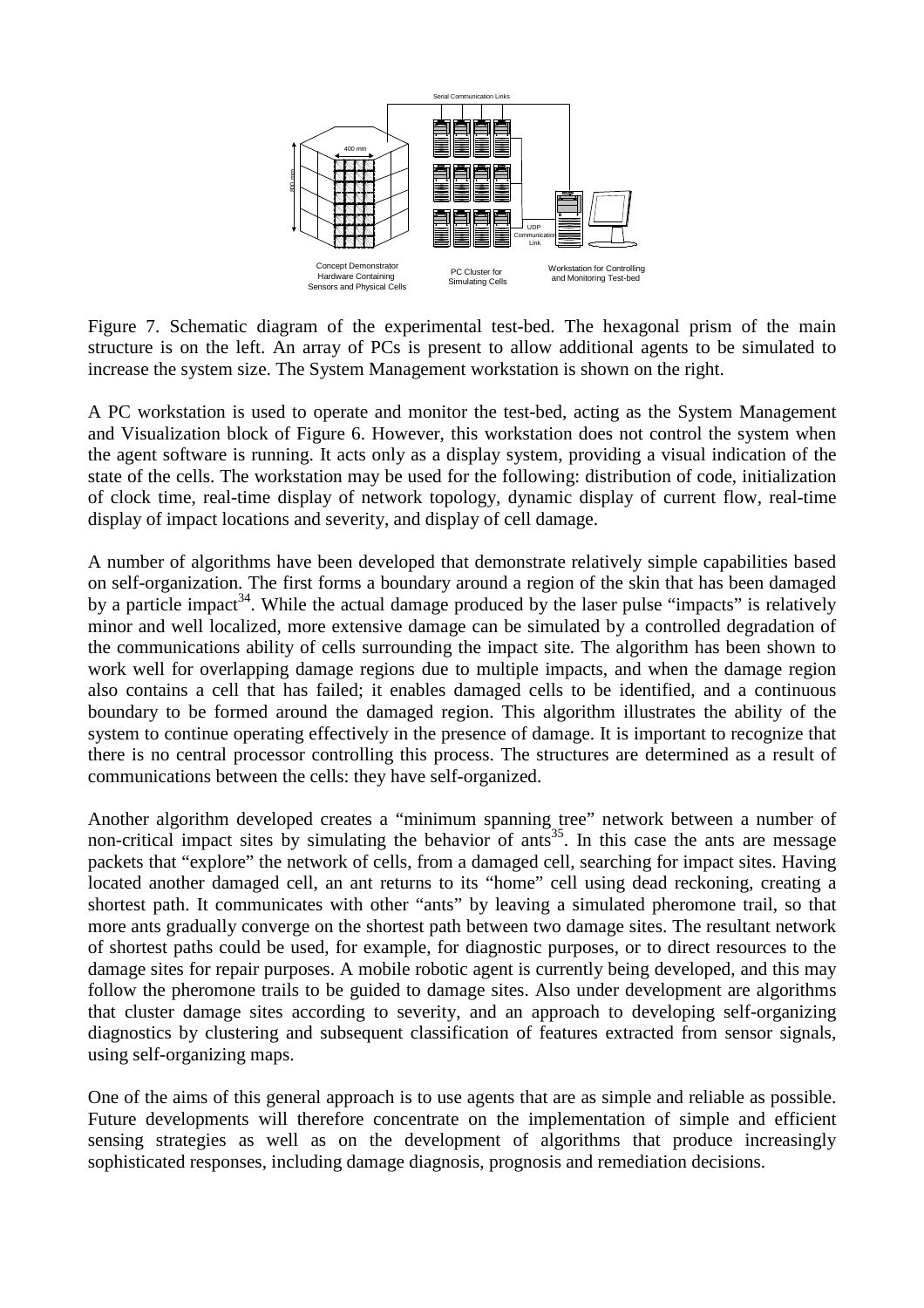### **4. STRUCTURAL ANALYSIS FOR SHM**

In addition to sensing and data systems architectures, a third critical component is the development of structural analysis methodologies for SHM systems. Structural analysis tools are needed to optimize the selection of the type of sensors as well as the locations of sensors on aerospace structures. Both physics based and empirical approaches are needed to analyze data to diagnose damage and for prognosis of future structural performance. Advanced data analysis approaches such as data fusion and artificial intelligence methodologies will be needed to covert raw sensor data from hundreds or thousands of multiple types of sensors, to knowledge of structural condition.

One current area of structural analysis being pursued is real-time reconstruction of full-field structural displacements and internal loads. This is seen as enabling technology for structural health monitoring and actuation and control systems feedback for the next generation of aerospace vehicles. To facilitate such capabilities, load-carrying structural members need to be instrumented with a network of strain sensors, e.g., fiber optic Bragg-grating sensors. Reconstruction of a displacement vector at every material point of the structure from a set of discrete strain measurements constitutes an inverse mathematical problem. Inverse problems are ill posed in the sense that they do not necessarily satisfy conditions of existence, uniqueness, and stability. For this class of mathematical problems that use experimentally measured data known only approximately and containing random error, general methods for constructing approximate solutions that are stable under small changes in the measured data have been developed using the fundamental concept of a regularizing operator <sup>36</sup>.

Recently, a regularized least-squares variational principle has been developed by Tessler and Spangler<sup>37,38</sup>, addressing the inverse problem of reconstructing the three-dimensional displacements and internal loads in aerospace structures. The regularized variational principle is used as a basis for developing a robust and computationally efficient inverse Finite Element Method (iFEM) aimed at reconstructing the full-field displacements and internal loads in plate and shell structural models using strain data obtained from in-situ strain sensors. The formulation is based upon the minimization of a least squares functional that uses the complete set of strain measures corresponding to a first-order shear deformation theory. The error functional uses the least-squaresdifference terms comprised of the strains that are expressed in terms of the displacements and the corresponding strains that are measured experimentally. All strain-displacement relations are enforced explicitly whereas the analytical and measured strains are matched in the least-squares sense. A penalty parameter controlled regularization term enforces physical constraints imposed on the transverse shear strains. By virtue of these assumptions, all strain compatibility relations are explicitly satisfied. The methodology for reconstructing the displacements does not require elastic or inertial material properties. Thus, it is equally applicable for static and dynamic loadings. Once the displacements are reconstructed, the internal loads are readily computed from straindisplacement and stress-strain relations.

A constant-strain inverse shell element, labeled iMIN3, was developed and implemented into NASA's COMET-AR<sup>39</sup> finite element code. The element has three nodes and conventional shelllike six degrees-of-freedom at each node, i.e., three displacements and three rotations. The displacement variables are interpolated using the lowest-order  $C^0$ -continuous anisoparametric functions adopted from a related Mindlin theory plate formulation<sup>40</sup>.

As an illustration of the iFEM reconstruction capability, a cantilevered aluminum plate (2024-T3 alloy) of thickness 0.125 in was subjected to a static transverse force of 5.784 lb applied near the tip of the plate as shown in Fig. 8. The plate, tested in a structures laboratory, was instrumented with 28 strain rosettes positioned on the bottom surface. Both direct (forward) and inverse FEM plate analyses were performed. The direct FEM model consisted of a high-fidelity, uniform mesh of 432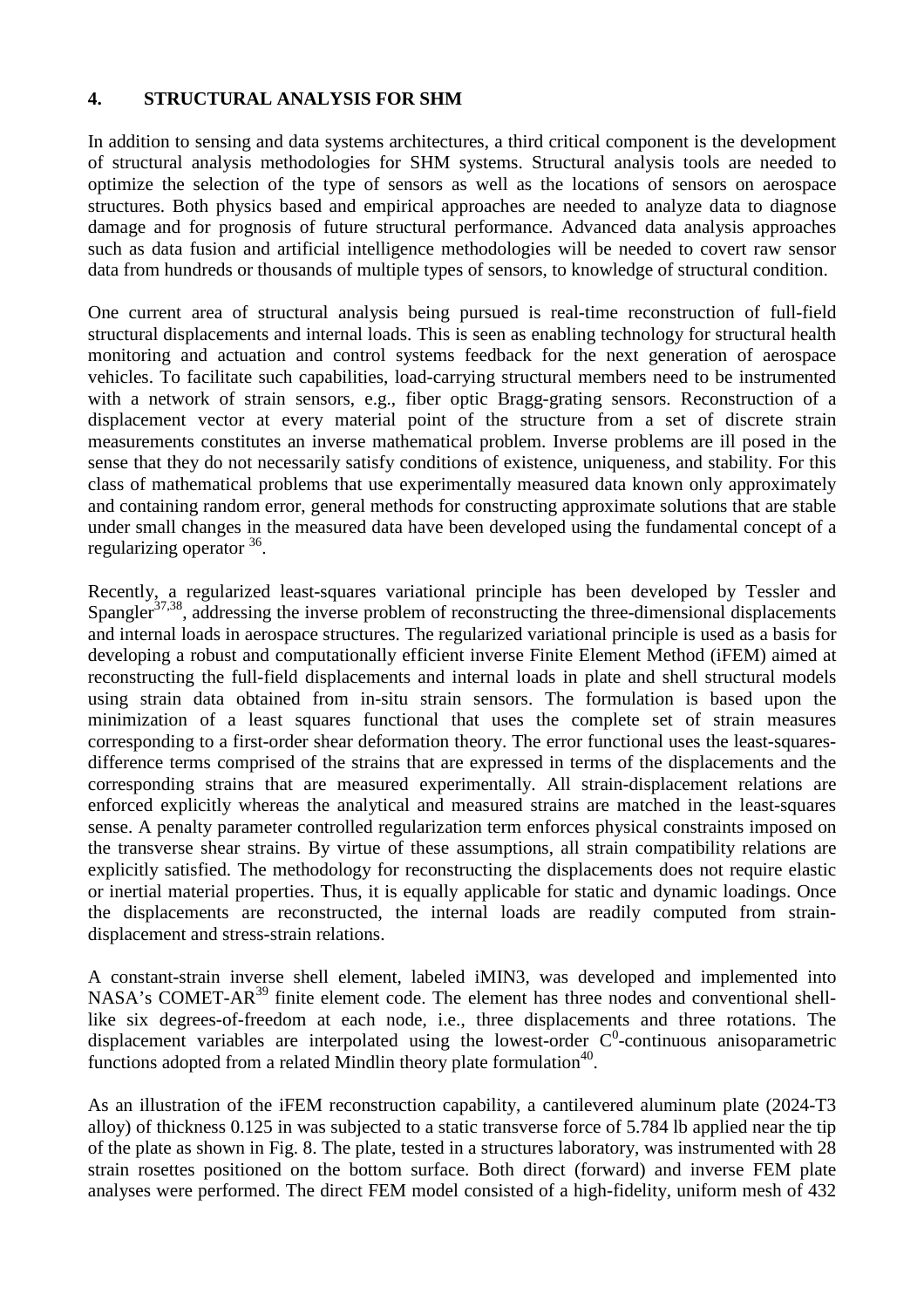four-node plate elements ( $S4R$  elements in  $ABAOUS^{41}$ ), whereas the inverse FEM model used a relatively coarse, low-fidelity mesh of 28 iMIN3 triangular elements that employed the experimentally measured strains to reconstruct the bending deformations of the plate.



Figure 8. Cantilevered plate under transverse force.

The deflection contours corresponding to the direct and inverse FEM analyses are presented in Fig. 9. As seen from the figure, the direct and inverse FEM results are in excellent agreement across the entire plate domain including the maximum values. This example illustrates that iFEM may be used effectively with fewer elements and degrees-of-freedom then the traditional direct FEM to reconstruct accurately and efficiently the structural deformation solutions from measured strains. This aspect is particularly important for real-time applications, since it ensures the required computational efficiency.



Figure 9. Deflection contours predicted by direct FEM (432 S4R elements, ABAQUS<sup>41</sup>) and inverse FEM  $(28 \text{ iMIN3}$  elements, COMET-AR<sup>39</sup>).

Considering the superior predictive capability, versatility, and computational efficiency, the iFEM methodology can be regarded as essential technology for providing real-time feedback to actuation and control systems of the next generation of aerospace vehicles, as well as for applications to structural health monitoring.

# **5. SUMMARY AND CONCLUSIONS**

Extremely large numbers of a variety of sensor types will be necessary to provide real-time, onboard structural integrity assessment as part of an SHM system for aerospace vehicles. These sensors will measure a multitude of parameters including strain, temperature, load, pressure, vibration, ultrasonic waves, and local chemistry. For flight applications, such sensors will need to be extremely lightweight, as well as be able to survive rugged environments. At present, fiber optic sensing is the leading candidate for such applications because of the ability to multiplex hundreds to thousands of sensors in a single fiber. Ultrasonic sensors, utilized in both active and passive modes, are also being studied for on-board structural health monitoring. For retrofit onto existing vehicles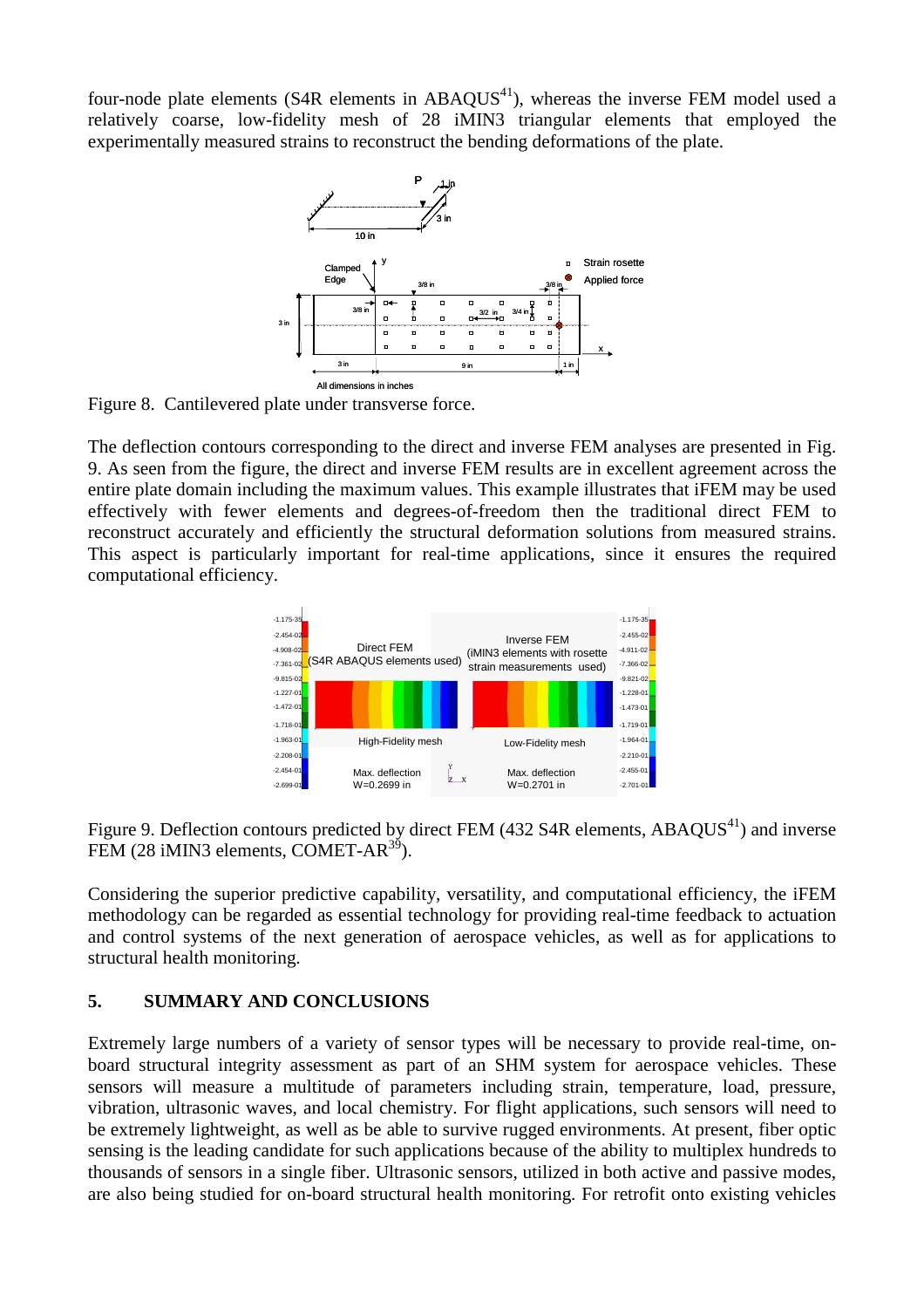as well as new vehicles, wireless sensors offer substantial benefits in removing the weight, complexity, and potential danger of wiring. Carbon nanotube based sensors are being developed for strain and magnetic field sensing. Carbon nanotubes are also being investigated for the development of unique, high strength composite materials in which they could also serve as sensing elements as multi-functional materials.

In addition to sensing, the data systems and processing architectures that will be required to support these massive numbers of diverse sensors are being considered. Analyses of requirements are being performed along with development of architectures with emphasis on the integration of fiber optic sensors with more conventional sensor types. Efforts to develop architectures for more generic types of sensors are also under way based on a complex multi-agent system. Such systems consist of a large number of distributed "agents", each of which consists of a number of sensors, sufficient processing power for local data acquisition and analysis, and the ability to communicate with other agents. Multi-agent architectures may offer numerous advantages over centralized processing approaches in terms of robustness and reliability, and the capability to produce emergent behavior similar to biological systems.

A third and equally critical element for successful SHM deployment is the development of structural analysis techniques specific to SHM. These are needed to optimize the type and placement of sensors on a structure. They are also required for robust and efficient data analysis to process the large amounts of raw sensor data into useful knowledge about the current deformation and damage state of the structure as well as prognosis on the future performance of the structure. One current area of structural analysis being pursued is real-time reconstruction of full-field structural deformations and internal loads from sparse sets of measured strain data. Inverse FEM approaches are being developed to address this critically important problem. This capability is also essential for providing real-time displacement feedback to the actuation and control systems of the next generation of aerospace vehicles, as part of structural health management systems.

# **6. REFERENCES**

- [1] *Integrated Vehicle Health Management (IVHM) Human Exploration and Development of Space (HEDS) Technology Demonstration (IVHM HTD)*, NASA KSC Report AA 5206, March 2000.
- [2] Melvin, L. D., Childers, B. A., Prosser, W. H., Moore, J. P., Froggatt, M. E., Rogoski, R. S., Bly, J., Aude, C., Wu, M. C., Zisk, E. J., Enright, E., Cassadaban, Z., Reightler, R., Bouvier, C., Sirkis, J. Iywu, T., Wegreich, R., Mouyos, W., Aibel, D., Bodan, P., and Sanders, R. G., 'Integrated Vehicle Health Monitoring (IVHM) for Aerospace Vehicles,' in *Proceedings of the International Conference on Structural Health Monitoring*, Stanford University, Stanford, CA 18-20 September 1997, pp. 705-714.
- [3] Full Scale Tank Structural Health Management (SHM) System Design, NASA Contractor Report SLI-04-1038, Contract NAS8-01100, Northrop Grumman Integrated Systems, 7 May 2004.
- [4] Y-Joint Structural Health Management (SHM) Test Report, NASA Contractor Report SLI-03- 1039, Contract NAS8-01100, Northrop Grumman Integrated Systems, 13 May 2004.
- [5] National Vision for Space Exploration, 14 January 2004.
- [6] M. Lin and F.-K. Chang, 'The manufacturing of composite structures with a built-in network of piezoceramics,' *Composite Science and Technology*, **62**, pp. 919-939, 2002.
- [7] Ghoshal, A., Martin Jr., W. N., Schulz, M. J., Chattopadhyay, A., and Prosser W.H., 'Simulation of Asymmetric Lamb Wave Propagation for Health Monitoring', Accepted for Publication in *Shock and Vibration*, 2004.
- [8] Duke, J. C., Cassino, C. D., Childers, B. A., and Prosser, W. H., 'Characterization of an EFPI AE Sensor,' *Materials Evaluation,* **61(8)**, pp. 935-940, 2003.
- [9] Gorman, M.R., 'Progress in Detecting Transverse Matrix Cracking Using Modal Acoustic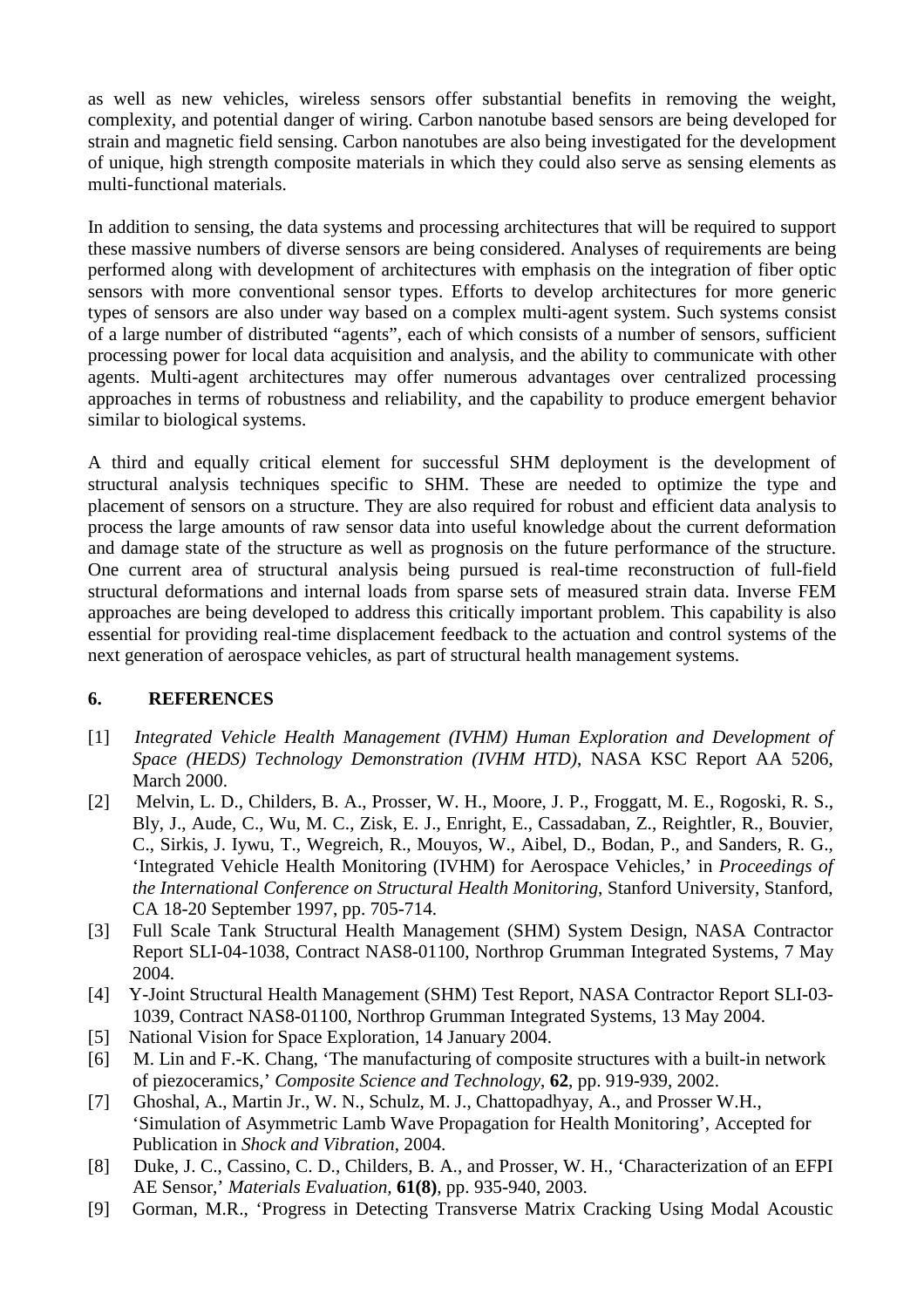Emission,' *Review of Progress in QNDE*, **17**, pp. 557-564, 1998.

- [10] Prosser, W. H., Hamstad, M. A., Gary, J, and O'Gallagher, A, 'Reflections of AE Waves in Finite Plates: Finite Element Modeling and Experimental Measurements,' *Journal of Acoustic Emission*, **17(1-2)**, pp. 37-47, 1999.
- [11] Steenkiste, R. J. and Springer, G. S., *Strain and Temperature Measurement with Fiber Optic Sensors*, Technomic Publishing, Lancaster, PA, 1997, pp. 3-4.
- [12] M. E. Froggatt, and W. Bowen, 'Optical Time Domain Reflectometry in Optical Fiber with Reflection Delay Time Matched to the Period of the Optical Frequency Modulation,' *Appl. Opt.*, **37(10)**, pp. 1731-1734, 1998.
- [13] M. E. Froggatt and J. Moore, 'Distributed Measurement of Static Strain in an Optical Fiber with Multiple Bragg Gratings at Nominally Equal Wavelengths,' *Appl. Opt.*, **37(10)**, pp. 1741-1746, 1998.
- [14] M. E. Frogatt, U.S. patent 5,789,521, *'Apparatus and Method for Measuring Strain in Bragg Gratings,'* 28 August 1998.
- [15] M. E. Froggatt, 'Distributed Measurement of the Complex Modulation of a Photoinduced Bragg Grating in an Optical Fiber,' *Appl. Opt.*, **35(25)**, pp. 5162-5164, 1996.
- [16] B. A. Childers, M. E. Froggatt, S. G. Allison, T.C.Moore, D.A.Hare, C.F.Batten,, D.C.Jegley, 'Use of 3000 Bragg grating strain sensors distributed on four eight-meter optical fibers during static load testing of a composite structure', *Proceedings, SPIE's 8th Annual International Symposium on Smart Structures and Materials*, Newport Beach, California, **4332**, Paper No. 4332-17, 2001.
- [17] M. E. Froggatt and J. Moore, 'High Spatial-Resolution Distributed Strain Measurement in Optical Fiber with Rayleigh Scatter,' *Appl. Opt.*, **37(10)**, pp. 1735-1740, 1998.
- [18] J. P. Moore, B. A. Childers, M. E. Froggatt, A. L. Cook, N. C. Coffee, L. J. Coen, J. K. Diamond, P. T. Huynh, E. M. Riley, S. K. Stover, K. G. Vipavetz, J. E. Wells, K. L. Woodman, C. D. Armistrong, J. S. Sirkis, Y. T. Peng, 'An Overview of the Fiber Optic Sensing System for Hydrogen Leak Detection in the Space Shuttle Discovery on STS-96', *OSA Proceedings Bragg Gratings, Photosensitivity and Poling in Glass Waveguides*, Stuart FL, Sep. 23-25, 1999.
- [19] Woodard, S. E., Taylor, B. D., Shams, Q. A., Fox, R. L. and Bryant, R. G., 'Magnetic Field Response Measurement Acquisition System,' Submitted to U. S. Patent and Trademark Office and to the World Intellectual Property Organization (for international protection) on April 30, 2004. U. S. Patent Application number 10/839,445.
- [20] Woodard, S. E. and Taylor, B. D., 'Magnetic Field Response Sensor for Conductive Media,' NASA Invention Disclosure LAR 16571-1, Submitted to U. S. Patent and Trademark Office and to the World Intellectual Property Organization (for international protection) on April 30, 2004. U. S. Patent Application number 10/839,448.
- [21] Woodard, S. E., Taylor, B. D., Shams, Q. A., and Fox, R. L., 'L-C Measurement Acquisition Method For Aerospace Systems,' *Proceedings of the 2003 AIAA Aviation Technology, Integration and Operations Technical Forum*, Denver,CO, AIAA Paper No. 2003-6842, 2003.
- [22] B. Wincheski, M. Namkung, J. Smits, P. Williams, and R. Harvey, 'Effect of Alignment on Transport Properties of Carbon Nanotube/Metallic Junctions.' *Mat. Res. Soc. Symp. Proc.*, **772**, Materials Research Society, M9.2.1, 2003.
- [23] B. Wincheski, M. Namkung, S.M. Paik and J. Smits, 'Carbon Nanotube Based Magnetic Tunnel Junctions for Electromagnetic Nondestructive Evaluation,' *Mat. Res. Soc. Symp. Proc.,* **721**, Materials Research Society, E6.10.1, 2002.
- [24] J. Smits, B. Wincheski, J. Ingram, N. Watkins, and J. Jordan, 'In-Plane Deformations of Single Walled Carbon Nanotubes and its Effect on Electron Transport,' *Presented at Mat. Res. Soc Fall Meeting*, Boston MA, 2003.
- [25] B. Wincheski, M. Namkung, P. Williams, and J. Smits, 'Four Terminal Carbon Nanotube Sensor for Magnetic Field Measurements,' *Presented at Mat. Res. Soc Spring Meeting,* San